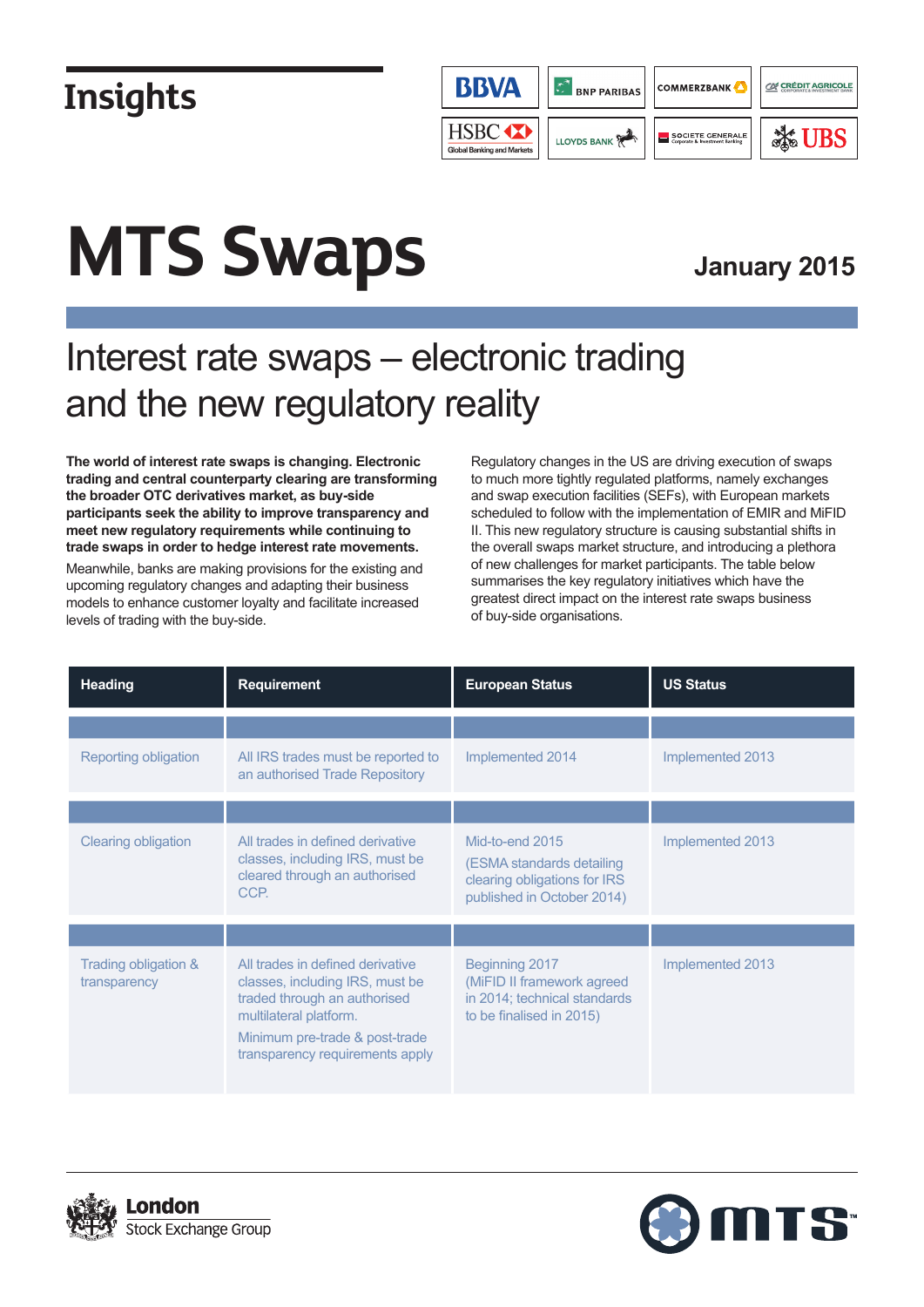

#### **The buy-side challenge**

The rules set to be implemented as a result of both the Dodd-Frank act in the US and EMIR/MiFID II in Europe, as summarized in the above table, will force buy-side institutions to evaluate different options for reporting, execution and clearing, and put in place new arrangements, procedures and documentation with trading venues and clearing houses. This is a substantial piece of work and as such could have major time, cost and efficiency implications.

Under the new regulations, all transactions will have to be routed through regulated platforms, subjecting them to pre- and post-trade disclosure rules, including specific requirements relating to block trades. Those disclosures could make it more difficult for a traditional market- maker to hedge client business and the end result, many dealers argue, will be a higher proportion of smaller trades, which means an increase in reporting workload for buy-side counterparties.

There will also be costs involved with setting up regulatory-compliant arrangements for trading and clearing swaps, as a result of higher legal fees and staff costs involved with reviewing, understanding and negotiating the new swap arrangements and documentation.

For cleared swaps, each counterparty will be required to post both initial and mark-to-market margin, with a range of options relating to forms of collateral and levels of segregation.

For non-cleared swaps, minimum collateral posting requirements will be imposed, and there will be costs involved with the reporting requirements of utilising the commercial end-user exception.

#### **The sell-side challenge**

Optimising customer service in the derivatives space has become a key focus in recent years, as clients look for differentiating factors in an increasingly costsensitive environment. As the interest rate swaps market continues to evolve, banks are seeking innovative solutions to add value and stand out from the crowd to attract and retain clients while complying with new and emerging regulations.

The challenge is finding a market structure that can balance banks' competitive drive for flow, is consistent with the new regulatory and capital landscape, and lets participants access the swaps market in a manner that suits their unique trading requirements.

#### **Sponsored access**

There is strong demand from buy-side institutions for a solution that will reduce the cost of having to set themselves up to trade interest rate swaps through regulated venues and clear through CCPs and maximise the efficiency of the necessary arrangements.

Alternative swaps market structures that are appropriate for the new regulatory landscape are now being discussed, and a number are being actively explored. One particular alternative attracting considerable discussion is the use of prime banks offering sponsored electronic access.

While the sponsored access model has existed in other markets for a number of years, the technology now exists in the interest rate swaps markets to capitalise on the potential benefits of this model by enabling instant communication between both the sponsor bank and its customer, and the sponsor bank and the rest of the market.

As a result, sponsored electronic access through a prime bank looks set to be a viable alternative and an important step forward in improving cost control and efficiency whilst enabling orderly, efficient access for all participants.



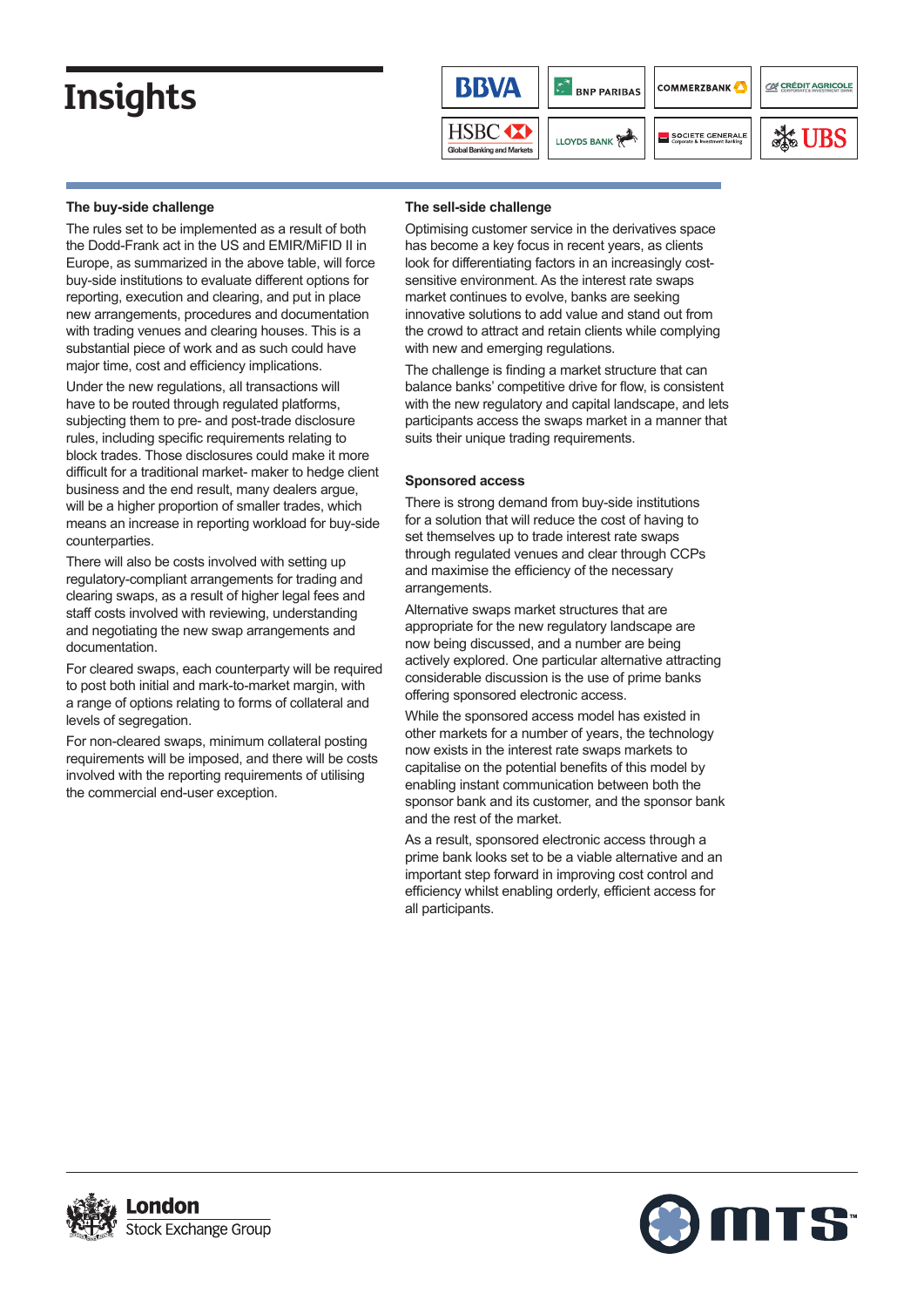

### **Other benefits of applying the prime brokerage model to the interest rate swaps markets include:**

- Simplified reporting and documentation requirements for buy-side institutions trading swaps via regulated platforms
- Improved market efficiency in the execution and post trade management of swaps
- Consistency with regulatory reforms in Dodd-Frank, MiFID II and EMIR, improving pre- and post-trade transparency for all market participants
- An increase in trading activity as buy-side participants gain instant access to better prices and deeper liquidity pools through their prime brokers. This model critically preserves and enhances the relationship between the buy-side customer and their prime broker, respecting and developing the role of each in the successful operation of the market
- It connects investors to all points of liquidity simultaneously and anonymously giving fair and equal access to the best prices available in the market at all times
- Banks are able to leverage existing relationships and enhance customer retention through best execution
- It increases a bank's flow business, and provides economies of scale for the back office in terms of clearing and settlement

In short, sponsored access offers an opportunity for the regulatory objectives relating to interest rate swaps to be achieved without damaging important buy-side and sell-side trade relationships. These relationships provide benefits in a range of functions, not just provision of credit, and contribute to a more efficient market.

### **The MTS solution**

MTS, Europe's premier fixed income trading venue, is set to launch MTS Swaps, a new platform that will give buy-side institutions the ability to trade interest rate swaps electronically. The venture will use innovative technology to provide customer choice and will enhance transparency and efficiency in the euro-denominated swaps market.

The technology behind MTS Swaps has been developed with acute awareness of the upcoming regulatory environment in mind, enabling market participants to establish best practice and transparency ahead of any regulatory announcements.

Leveraging existing MTS distribution, technology and market expertise, the platform will enable buy- side participants to trade swaps with a diverse range of liquidity providers via a sponsor bank, giving them access to the best prices available in the market while allowing them to maintain and strengthen their relationship with their chosen prime bank.

Banks will benefit from the ability to enhance customer loyalty and facilitate increased levels of trading amongst the buy-side.

"In homogenous markets such as IRS, where liquidity could be fragmented by the multitude of new platform offerings, sponsored access models are a solution to consider for buy side firms aiming to participate in the new liquidity pools, but not willing to spend the time or resources to build access to all those venues."

#### **Joséphine de Chazournes Senior Analyst Celent, a division of Oliver Wyman**

A number of banks, including BBVA, BNP Paribas, Commerzbank, HSBC, Lloyds, RBC, Societe Generale and UBS are supporting the platform from launch. MTS Swaps will support the full trade lifecycle from pre-trade price discovery and execution to post- trade reporting and connectivity to clearing. The platform will support interest rate swap trading via request for competitive quote (RFCQ) and executable prices.